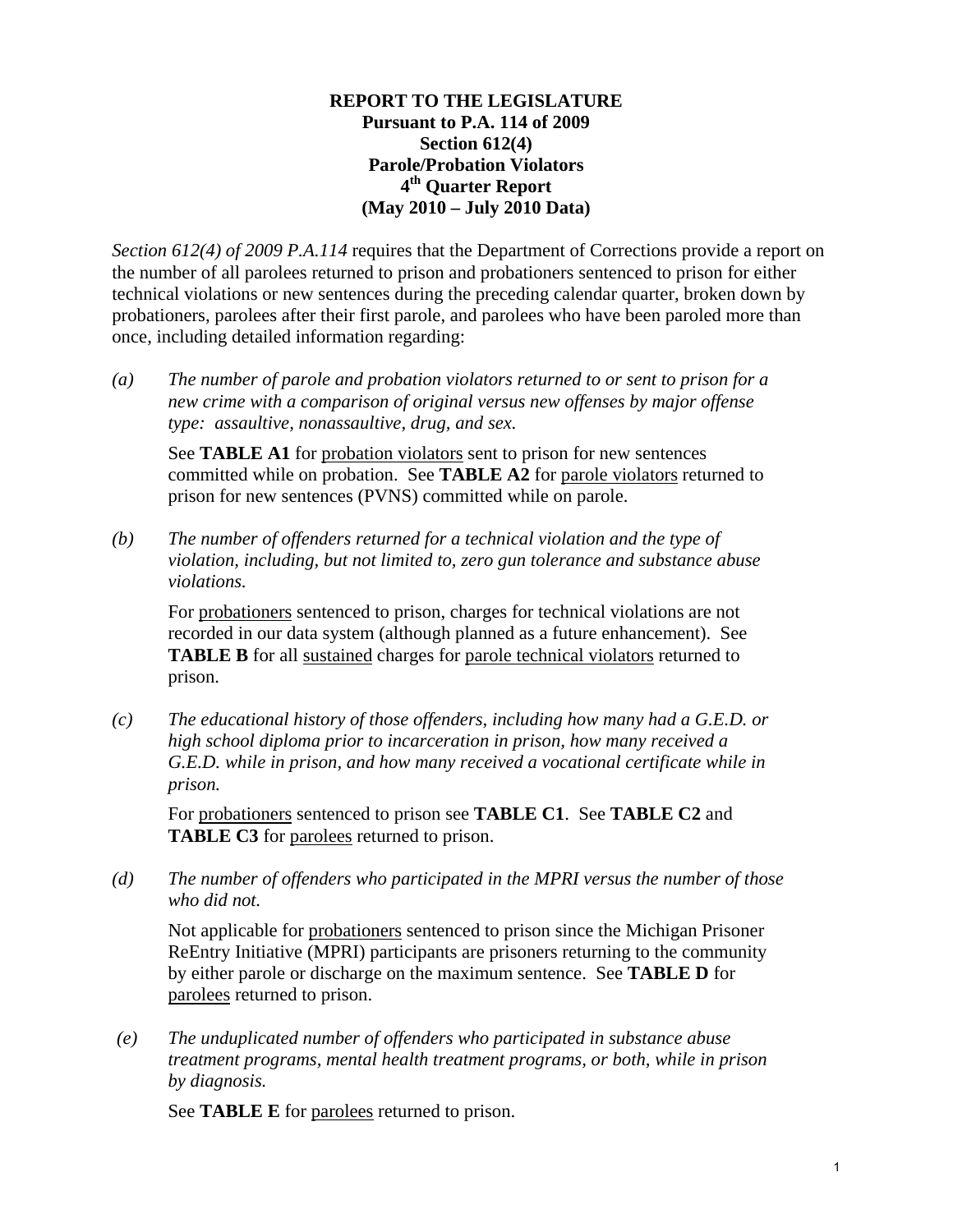# **SUMMARY TABLE**

# **A. Probationers Committed to Prison by Commitment Type**

# **May 1, 2010 - July 31, 2010**

| <b>Commitment Type</b>                 |     |  |
|----------------------------------------|-----|--|
| <b>Probation Violator Technical</b>    | 257 |  |
| <b>Probation Violator New Sentence</b> | 381 |  |
| Total                                  | 638 |  |

# **B. Parole Violators Returned to Prison by Return Type**

| <b>Return Type</b>                                                      | <b>First Parole</b> | Reparoles | Total      |
|-------------------------------------------------------------------------|---------------------|-----------|------------|
| <b>Parole Violator Technical</b><br><b>Parole Violator New Sentence</b> | 378<br>345          | 158<br>88 | 536<br>433 |
| ⊺otal                                                                   | 723                 | 246       | 969        |

# **May 1, 2010 - July 31, 2010**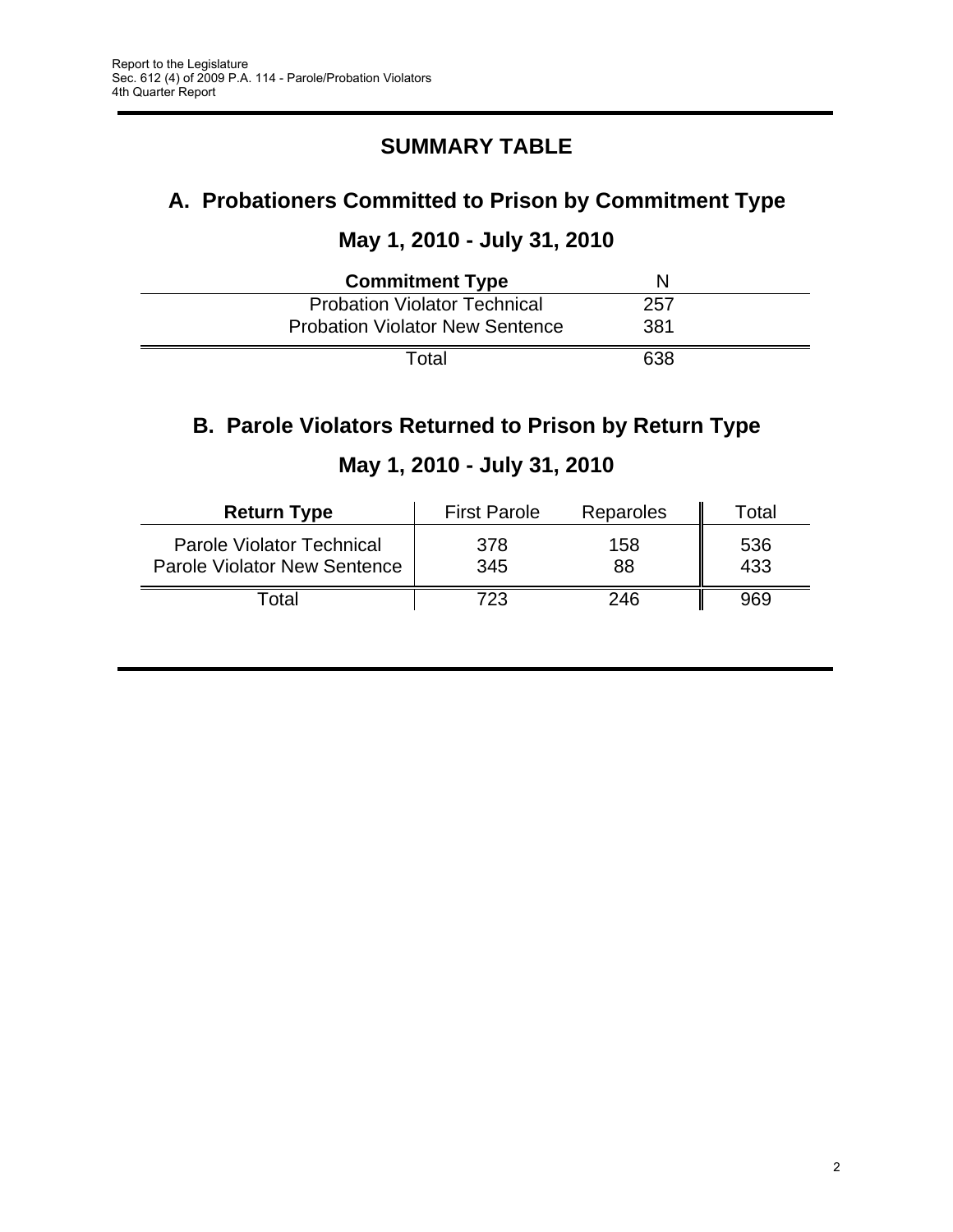## **TABLE A1: Probation Violators Sent to Prison For New Sentences Committed while on Probation By Original Crime versus New Crime:**

|                            | <b>New Crime on Probation</b> |            |      |               |       |
|----------------------------|-------------------------------|------------|------|---------------|-------|
| <b>Original Probation</b>  |                               | Other      |      | Other         |       |
| <b>Crime</b>               | <b>CSC</b>                    | Assaultive | Drug | Nonassaultive | Total |
| <b>CSC</b>                 | 5                             |            |      |               | 9     |
| <b>Other Assaultive</b>    | ⌒                             | 50         | 9    | 22            | 83    |
| Drug                       |                               | 24         | 19   | 31            | 76    |
| <b>Other Nonassaultive</b> | 8                             | 56         | 22   | 120           | 206   |
| Not Reported*              |                               | າ          |      |               |       |
| Total                      | 18                            | 133        | 53   | 177           | 381   |

# **May 1, 2010 - July 31, 2010**

Note: Probation technical violators sent to prison may have pending charges for offenses committed while on probation, but the above table includes only probation violators committed with a new sentence.

\* Most commonly due to out of state probation cases where the original probation offense is not recorded.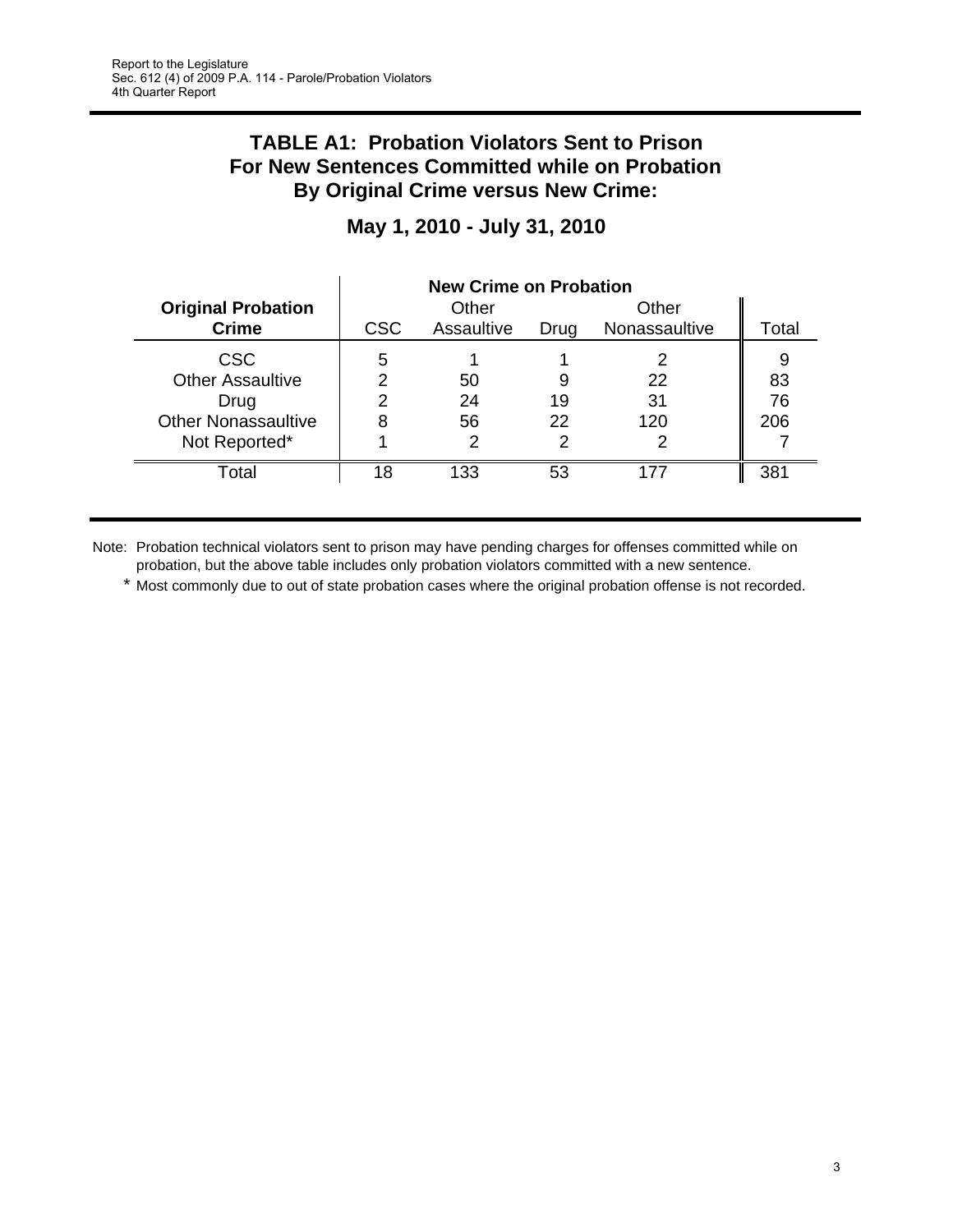# **TABLE A2: Parole Violator New Sentence (PVNS) Intake First Parole versus Reparole By Original Crime versus New Crime:**

**May 1, 2010 - July 31, 2010**

# **PVNS - First Parole from Current Prison Term**

| <b>Original Crime</b>      | <b>New Crime on Parole</b> |            |       |               |       |
|----------------------------|----------------------------|------------|-------|---------------|-------|
| from which                 |                            | Other      |       | Other         |       |
| <b>Paroled</b>             | <b>CSC</b>                 | Assaultive | Drug  | Nonassaultive | Total |
| <b>CSC</b>                 |                            |            |       |               | 5     |
| <b>Other Assaultive</b>    |                            | 38         | 10    | 55            | 104   |
| Drug                       |                            | 12         | 24    | 8             | 45    |
| <b>Other Nonassaultive</b> | 5                          | 42         | 22    | 122           | 191   |
| Total                      |                            | 92         | $5^7$ | 187           | 345   |

# **PVNS - Reparole from Current Prison Term**

| <b>Original Crime</b>                 | <b>New Crime on Parole</b> |            |      |               |         |
|---------------------------------------|----------------------------|------------|------|---------------|---------|
| from which                            |                            | Other      |      | Other         |         |
| <b>Paroled</b>                        | <b>CSC</b>                 | Assaultive | Drug | Nonassaultive | Total   |
| <b>CSC</b><br><b>Other Assaultive</b> |                            | 10         |      | 5<br>14       | 5<br>28 |
| Drug                                  |                            | 5          |      | 8             | 17      |
| <b>Other Nonassaultive</b>            | 2                          | 11         | 6    | 19            | 38      |
| Total                                 | З                          | 26         |      | 46            | 88      |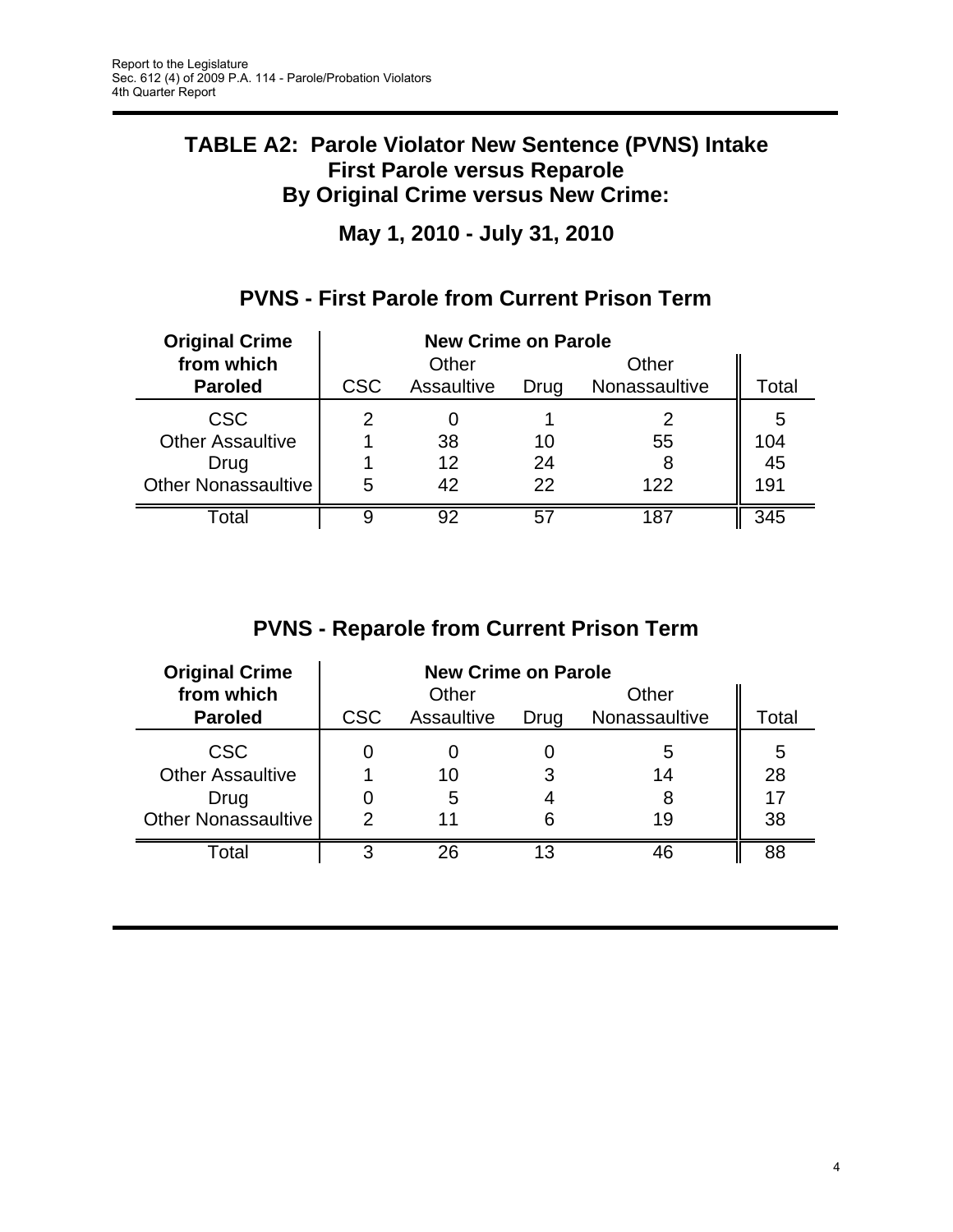# **TABLE B: All Sustained Charges for Parole Violator Technical Returns to Prison\***

# **First Parole from Current Prison Term**

**May 1, 2010 - July 31, 2010**

| Charges*                                                          | N              |
|-------------------------------------------------------------------|----------------|
| 01 Contact agent no later than first business day after release   | 116            |
| 02 Must not change residence                                      | 41             |
| 03 Must not leave state                                           | 21             |
| 04 Not engage in any behavior that constitutes a violation        | 507            |
| 05 Comply with alcohol and drug testing ordered by field agent    | 8              |
| 06 Not associate with anyone you know to have a felony record     | 34             |
| 07 Must not own or possess a firearm                              | 21             |
| 07 Must not own, possess or use any object as a weapon            | 9              |
| 08 Must not own, possess or use any object as a weapon            | 23             |
| 09 Make earnest efforts to find and maintain employment           | 1              |
| 1.0 No contact with any child                                     | 33             |
| 1.1 Not provide care or live in home w/child 17 or under          | 4              |
| 1.10 Submit to polygraph as ordered by parole agent               | $\mathbf{1}$   |
| 1.11 Sex Offender registration, provide address data & ID         | 35             |
| 1.12 Not own computer or device capable of connecting to Internet | 24             |
| 1.14 Must stay away from sex entertainment bars and clubs         | $\mathbf{1}$   |
| 1.3 No romantic relationship with person associated w/child       | 8              |
| 1.4 Not purchase/possess/use sexually stimulating material        | 23             |
| 1.5 Treatment program (sex offender) as approved by agent         | 6              |
| 1.6 1,000' from schools and child care centers without approval   | $\overline{2}$ |
| 1.6 1000' from student safety zone (kindergarten through 12th)    | 1              |
| 1.7 1,000' from parks/public pool/playground/arcades              | 1              |
| 1.7 500' from parks/public pool/playground/arcades                | 1              |
| 1.7 500' from parks/public pool/playground/child care/pre-schls   | 5              |
| 1.8 Must not have child clothing, toys or games                   | 6              |
| 1.9 Not possess/use photo equipment/photo development equip       | 13             |
| 10 Must comply w/special conditions, written and verbal orders    | 11             |
| 2.0 Not use/possess alcohol/intoxicants or in place served        | 64             |
| 2.1 Complete Sub Abuse or Re-Entry Program as referred by agent   | 22             |
| 2.1 Complete Sub Abuse Treatment Program as referred by agent     | 5              |
| 3.4 Complete Program                                              | 20             |
| 3.7 Complete tether program                                       | 11             |
| 4.16 Obey all court orders                                        | 2              |
| 4.19 Global Positioning System monitoring                         | 44             |
| 4.19 Must comply w/GPS or EMS and pay cost for monitoring         | 17             |
| 4.3 Must reside at (location) when paroled                        | 4              |
| 4.4 Abide by a specified curfew as directed                       | 32             |
| 4.5 No contact/or within 500' home/school/employment of (name)    | 10             |
| 4.6 No contact                                                    | 6              |
| 4.7 Not with any member of a gang/gang activities                 | 1              |
| 5.0 May not drive without agent consent                           | 3              |
| 5.1 May not drive                                                 | 3              |
| 99 Parole Board Non-Standard Special Condition                    | 1              |
| 99.1 Parole Board Non-Standard Special Condition                  | 1              |
|                                                                   |                |

\* Most parolees returned for Technical Violations have multiple charges.

Some parolees returned recently for Technical Violations may have pending charges not yet sustained. These numbers reflect only charges sustained through formal hearings.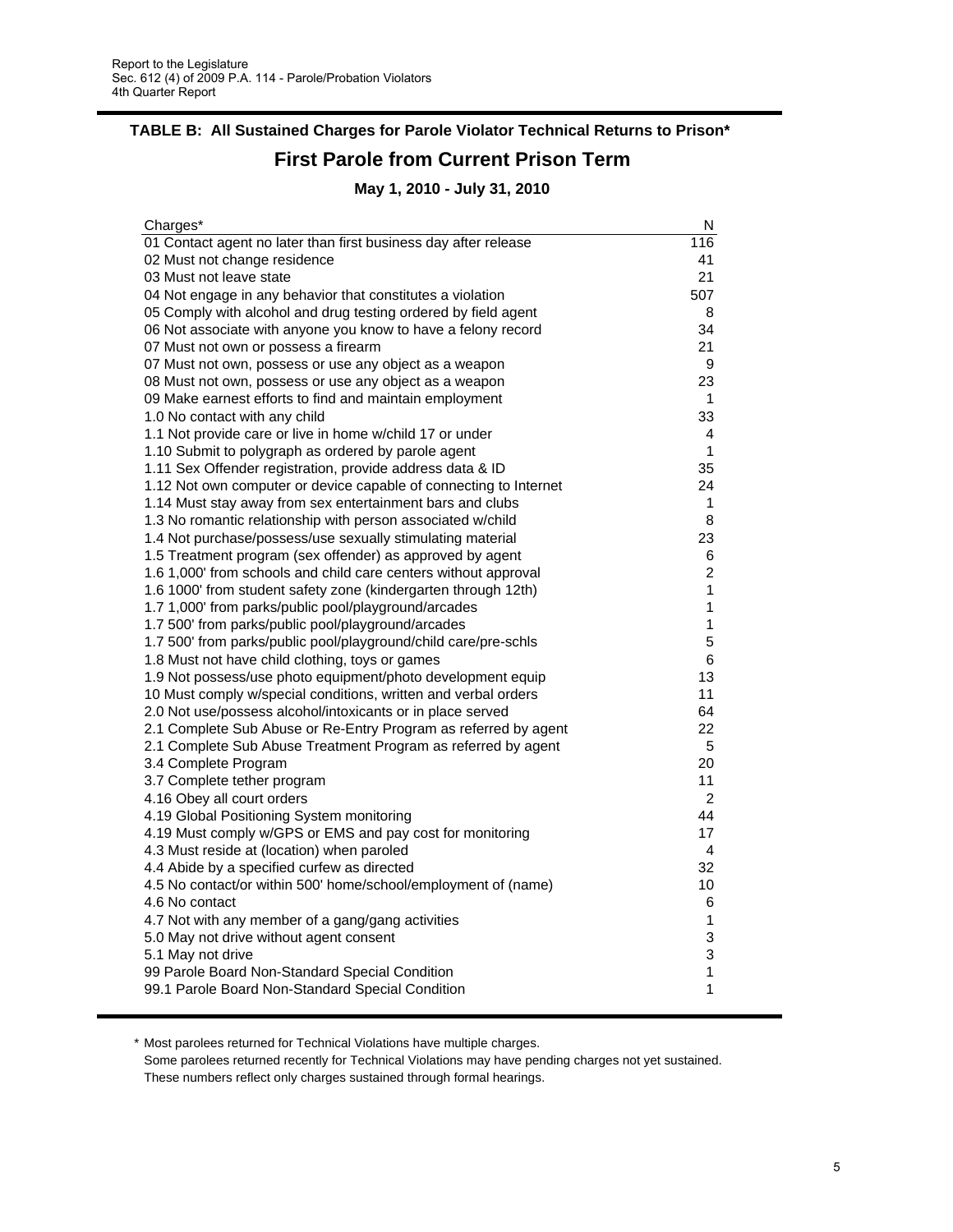# **Reparole from Current Prison Term TABLE B (cont.): All Sustained Charges for Parole Violator Technical Returns to Prison\***

## **May 1, 2010 - July 31, 2010**

| Charges*                                                          | N              |
|-------------------------------------------------------------------|----------------|
| 01 Contact agent no later than first business day after release   | 83             |
| 02 Must not change residence                                      | 29             |
| 03 Must not leave state                                           | 21             |
| 04 Not engage in any behavior that constitutes a violation        | 236            |
| 05 Comply with alcohol and drug testing ordered by field agent    | 6              |
| 06 Not associate with anyone you know to have a felony record     | 6              |
| 07 Must not own or possess a firearm                              | 10             |
| 08 Must not own, possess or use any object as a weapon            | 8              |
| 09 Make earnest efforts to find and maintain employment           | $\overline{2}$ |
| 1.0 No contact with any child                                     | 10             |
| 1.1 Not provide care or live in home w/child 17 or under          | 1              |
| 1.11 Sex Offender registration, provide address data & ID         | 14             |
| 1.12 Not own computer or device capable of connecting to Internet | $\overline{7}$ |
| 1.13 Must not use sex phones numbers or services                  | 3              |
| 1.3 No romantic relationship with person associated w/child       | 3              |
| 1.4 Not possess sex. stimulating material or in establish.        | 1              |
| 1.4 Not purchase/possess/use sexually stimulating material        | 3              |
| 1.5 Treatment program (sex offender) as approved by agent         | $\mathbf 1$    |
| 1.6 1,000' from schools and child care centers without approval   | $\overline{2}$ |
| 1.6 1000' from student safety zone (kindergarten through 12th)    | $\mathbf 1$    |
| 1.7 500' from parks/public pool/playground/arcades                | 3              |
| 1.7 500' from parks/public pool/playground/child care/pre-schls   | 4              |
| 1.8 Must not have child clothing, toys or games                   | 1              |
| 1.9 Not possess/use photo equipment/photo development equip       | $\overline{2}$ |
| 10 Must comply w/special conditions, written and verbal orders    | $\overline{7}$ |
| 2.0 Not use/possess alcohol/intoxicants or in place served        | 31             |
| 2.1 Complete Sub Abuse or Re-Entry Program as referred by agent   | 21             |
| 2.1 Complete Sub Abuse Treatment Program as referred by agent     | 2              |
| 2.3 Not own/possess paging device or cellular phone               | 1              |
| 3.4 Complete Program                                              | 8              |
| 3.7 Complete tether program                                       | 11             |
| 4.16 Obey all court orders                                        | 5              |
| 4.17 Valid Michigan Driver License/Personal ID Card               | 1              |
| 4.19 Global Positioning System monitoring                         | 16             |
| 4.19 Must comply w/GPS or EMS and pay cost for monitoring         | 31             |
| 4.4 Abide by a specified curfew as directed                       | 20             |
| 4.5 No contact/or within 500' home/school/employment of (name)    | 8              |
| 4.6 No contact                                                    | 7              |
| 5.0 May not drive without agent consent                           | 4              |
|                                                                   |                |

\* Most parolees returned for Technical Violations have multiple charges.

Some parolees returned recently for Technical Violations may have pending charges not yet sustained. These numbers reflect only charges sustained through formal hearings.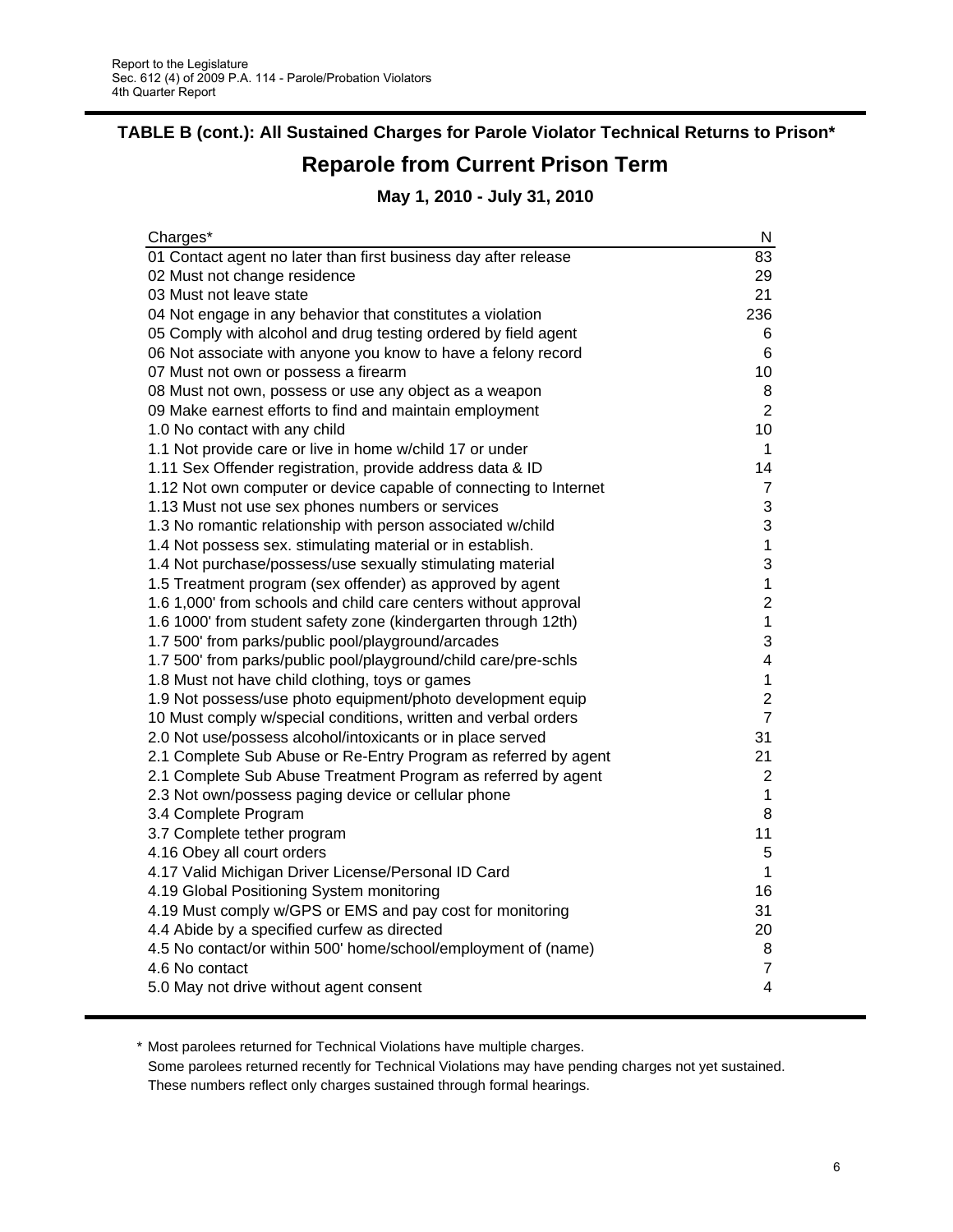# **TABLE C1: Probationers Committed to Prison by Commit Type By Academic Education Status at Time of Prison Admission**

# **May 1, 2010 - July 31, 2010**

| <b>Commitment Type</b>                 | No GED<br>or Diploma | At Least GED<br>or Diploma |  |
|----------------------------------------|----------------------|----------------------------|--|
| <b>Probation Violator Technical</b>    | 47.9%                | 52.1%                      |  |
| <b>Probation Violator New Sentence</b> | 49.3%                | 50.7%                      |  |

**\*** Reported academic education status for probation violators committed to prison is now based on data verified in the Offender Education Tracking System (OETS) rather than self-reporting at intake.

<sup>1</sup> Subject to pending verification of 5 cases

<sup>2</sup> Subject to pending verification of 5 cases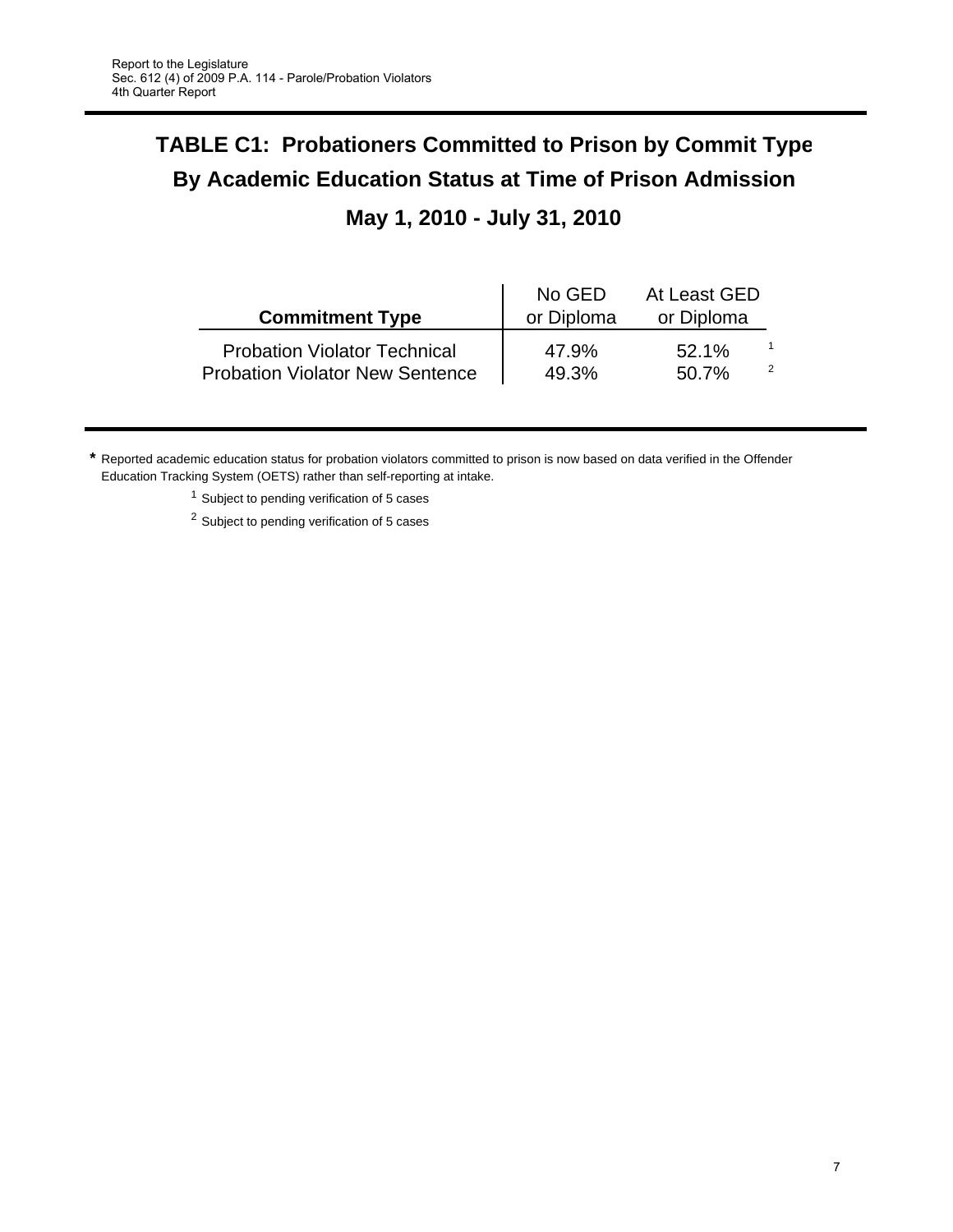## **TABLE C2: Academic Education Status of Parolees Returned to Prison by Return Type**

## **May 1, 2010 - July 31, 2010**

## **First Parole from Current Prison Term**

|                                                           |              |                | <b>GED or Diploma</b> |                                 |              |
|-----------------------------------------------------------|--------------|----------------|-----------------------|---------------------------------|--------------|
|                                                           |              |                | <b>Before</b>         | During                          |              |
|                                                           | Pending      |                | Current               | Current                         | After        |
| <b>Return Type</b>                                        | Verification | None           |                       | Prison Term Prison Term Paroled |              |
| Parole Violator Technical<br>Parole Violator New Sentence | 0.8%<br>0.6% | 25.4%<br>21.7% | 44.2%<br>58.0%        | 27.7%<br>18.3%                  | 1.9%<br>1.4% |

## **Reparole from Current Prison Term**

|                                                           |                 |                | <b>GED or Diploma*</b>   |                         |                 |
|-----------------------------------------------------------|-----------------|----------------|--------------------------|-------------------------|-----------------|
|                                                           | Pending         |                | <b>Before</b><br>Current | During<br>Current       | After           |
| <b>Return Type</b>                                        | Verification    | None           |                          | Prison Term Prison Term | Paroled         |
| Parole Violator Technical<br>Parole Violator New Sentence | 0.6%<br>$0.0\%$ | 32.3%<br>18.2% | 39.9%<br>50.0%           | 25.9%<br>31.8%          | 1.3%<br>$0.0\%$ |

# **TABLE C3: Parolees Returned to Prison by Return Type Who Received Vocational Certificates in Prison Prior to Parole**

## **May 1, 2010 - July 31, 2010**

| <b>Parole Violator</b><br><b>Return Type</b> | First<br><b>Parole</b> | Reparole |
|----------------------------------------------|------------------------|----------|
| Parole Violator Technical                    | 75                     | 29       |
| Parole Violator New Sentence                 | 90                     | 18       |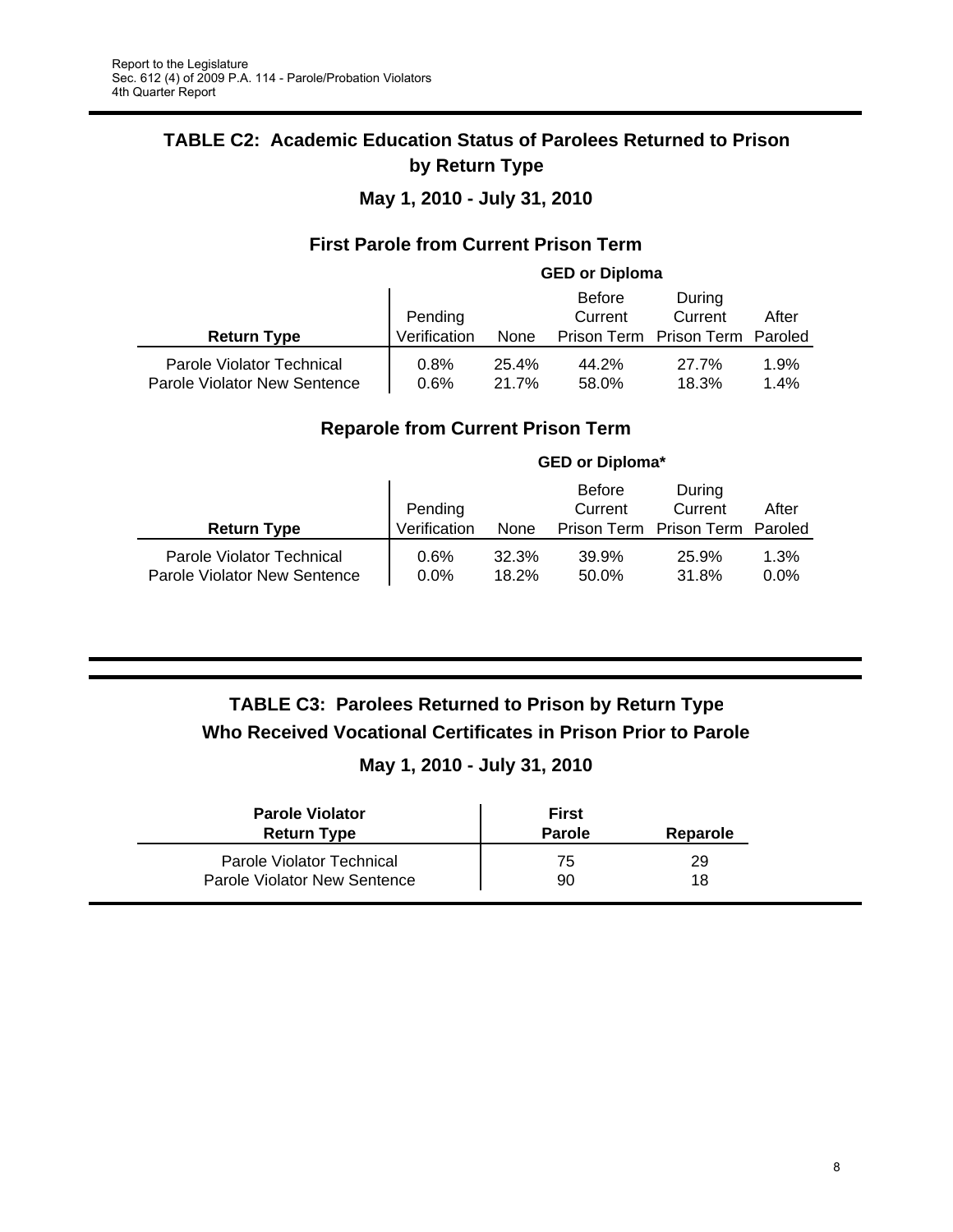# **TABLE D: Parolees Returned to Prison by Return Type By Whether Participated in the Michigan Prisoner ReEntry Initiative\* (MPRI)**

**May 1, 2010 - July 31, 2010**

|                                                                         |             | <b>Not</b>  |            |
|-------------------------------------------------------------------------|-------------|-------------|------------|
| <b>Return Type</b>                                                      | <b>MPRI</b> | <b>MPRI</b> | Total      |
| <b>Parole Violator Technical</b><br><b>Parole Violator New Sentence</b> | 215<br>167  | 163<br>178  | 378<br>345 |
| nta                                                                     | つのつ         | 341         | 723        |

# **First Parole from Current Prison Term**

# **Reparole from Current Prison Term**

| <b>Return Type</b>                                                      | <b>MPRI</b> | <b>Not</b><br><b>MPRI</b> | otal      |
|-------------------------------------------------------------------------|-------------|---------------------------|-----------|
| <b>Parole Violator Technical</b><br><b>Parole Violator New Sentence</b> | 65<br>38    | 93<br>50                  | 158<br>88 |
| ⊺otal                                                                   | 103         | 143                       | 246       |

\* The number of parolees engaged in the MPRI is increasing as the initiative is gradually brought up to scale statewide.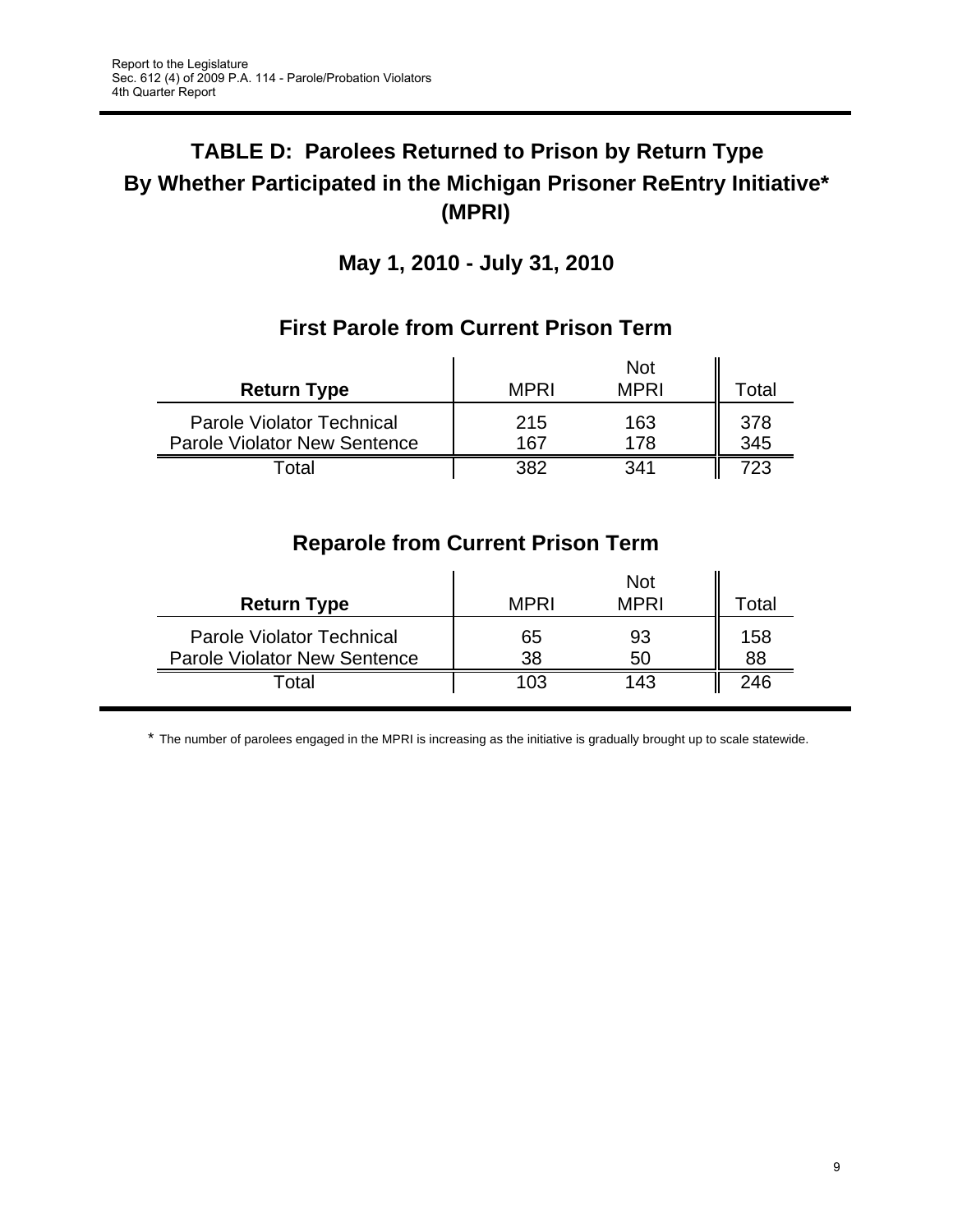#### **TABLE E: Parole Violators Returned to Prison**

**Distribution of Number of Offenders Who Participated in**

**Substance Abuse Treatment Programs, Mental Health Treatment Programs,**

#### **or Both, While in Prison by Diagnosis**

#### **May 1, 2010 - July 31, 2010**

**First Parole - Parole Violator New Sentence Substance Abuse**

|        |                                                                      | Programs       |          |                |
|--------|----------------------------------------------------------------------|----------------|----------|----------------|
|        | <b>Mental Health Diagnosis</b>                                       | <b>Yes</b>     | No       | Total          |
|        | No Mental Health Diagnosis                                           | 161            | 123      | 284            |
| 295.30 | Schizophrenia, Paranoid Type                                         |                | 0        | 1              |
| 295.70 | Schizoaffective Disorder                                             |                | 2        | 3              |
| 296.22 | Major Depressive Disorder, Single Episode, Moderate                  |                |          | 2              |
| 296.26 | Major Depressive Disorder, Single Episode, In Full Remission         |                |          | 1              |
| 296.30 | Major Depressive Disorder, Recurrent, Unspecified                    | 2              | $\Omega$ | $\overline{c}$ |
| 296.32 | Major Depressive Disorder, Recurrent, Moderate                       |                | $\Omega$ |                |
| 296.34 | Major Depressive Disorder, Recurrent, Severe With Psychotic Features |                | 0        |                |
| 296.52 | Bipolar I Disorder, Most Recent Episode Depressed, Moderate          |                | $\Omega$ |                |
| 296.80 | <b>Bipolar Disorder NOS</b>                                          |                |          | 5              |
| 296.90 | Mood Disorder NOS                                                    | 11             | 5        | 16             |
| 298.9  | Psychotic Disorder NOS                                               | 2              |          | 3              |
| 300.21 | Panic Disorder With Agoraphobia                                      | 0              |          |                |
| 300.4  | Dysthymic Disorder                                                   | 2              |          | 3              |
| 303.90 | Alcohol Dependence                                                   | 0              |          |                |
| 304.20 | Cocaine Dependence                                                   |                | O        |                |
| 304.30 | Cannabis Dependence                                                  |                | O        |                |
| 304.80 | Polysubstance Dependence                                             |                |          |                |
| 305.50 | Opioid Abuse                                                         |                | $\Omega$ |                |
| 309.81 | Posttraumatic Stress Disorder                                        | O              | 2        | 2              |
| 309.9  | Adjustment Disorder Unspecified                                      | 0              |          |                |
| 311    | Depressive Disorder NOS                                              | $\overline{c}$ | $\Omega$ | 2              |
| 312.30 | Impulse-Control Disorder NOS                                         | 0              |          |                |
| 799.9  | <b>Condition Deferred</b>                                            | 3              | 4        |                |
| V71.09 | No Diagnosis                                                         | 2              |          | 3              |
|        | Total                                                                | 198            | 147      | 345            |

| <b>First Parole - Parole Violator Technical</b> | <b>Substance Abuse</b> |
|-------------------------------------------------|------------------------|
|                                                 |                        |

|        |                                                                          | <b>Programs</b> |                |                |
|--------|--------------------------------------------------------------------------|-----------------|----------------|----------------|
|        | <b>Mental Health Diagnosis</b>                                           | Yes             | No             | Total          |
|        | No Mental Health Diagnosis                                               | 161             | 152            | 313            |
| 291.89 | Alcohol-Induced Disorder                                                 | 0               | 1              |                |
| 293.82 | Psychotic Disorder Due to General Medical Condition, With Hallucinations |                 | 0              | 1              |
| 295.30 | Schizophrenia, Paranoid Type                                             | 2               | 1              | 3              |
| 295.70 | Schizoaffective Disorder                                                 |                 | 0              | 1              |
| 295.90 | Schizophrenia, Undifferentiated Type                                     | 0               | 2              | $\overline{2}$ |
| 296.26 | Major Depressive Disorder, Single Episode, In Full Remission             |                 | 0              | 1              |
| 296.31 | Major Depressive Disorder, Recurrent, Mild                               | $\Omega$        | 1              | 1              |
| 296.32 | Major Depressive Disorder, Recurrent, Moderate                           |                 | 1              | $\overline{2}$ |
| 296.40 | Bipolar I Disorder, Most Recent Episode Hypomanic                        | $\overline{c}$  | $\Omega$       | $\overline{2}$ |
| 296.60 | Bipolar I Disorder, Most Recent Episode Mixed, Unspecified               |                 | 0              | 1              |
| 296.7  | Bipolar I Disorder, Most Recent Episode Unspecified                      |                 | $\Omega$       | 1              |
| 296.80 | <b>Bipolar Disorder NOS</b>                                              | 3               | 2              | 5              |
| 296.90 | Mood Disorder NOS                                                        | 8               | $\overline{2}$ | 10             |
| 298.9  | Psychotic Disorder NOS                                                   | $\Omega$        | 1              | 1              |
| 300.4  | Dysthymic Disorder                                                       | $\overline{2}$  |                | 3              |
| 301.13 | <b>Cyclothymic Disorder</b>                                              |                 | 0              |                |
| 303.90 | <b>Alcohol Dependence</b>                                                | $\Omega$        | 1              | 1              |
| 305.00 | Alcohol Abuse                                                            |                 | 0              | 1              |
| 309.0  | Adjustment Disorder With Depressed Mood                                  |                 | 1              | $\overline{2}$ |
| 309.24 | Adjustment Disorder With Anxiety                                         |                 | 0              | 1              |
| 309.4  | Adjustment Disorder With Mixed Disturbance of Emotions and Conduct       | $\Omega$        | 2              | 2              |
| 309.81 | Posttraumatic Stress Disorder                                            |                 | 0              | 1              |
| 309.9  | Adjustment Disorder Unspecified                                          |                 | 0              | 1              |
| 311    | Depressive Disorder NOS                                                  | 5               | 3              | 8              |
| 312.30 | Impulse-Control Disorder NOS                                             |                 | 1              | $\overline{2}$ |
| 315.9  | Learning Disorder NOS                                                    | 0               |                |                |
| 799.9  | <b>Condition Deferred</b>                                                |                 | 0              |                |
| V62.82 | Bereavement                                                              |                 | 0              |                |
| V71.01 | <b>Adult Antisocial Behavior</b>                                         | O               | 1              |                |
| V71.09 | No Diagnosis                                                             | 4               | 2              | 6              |
|        | Total                                                                    | 202             | 176            | 378            |
|        |                                                                          |                 |                |                |